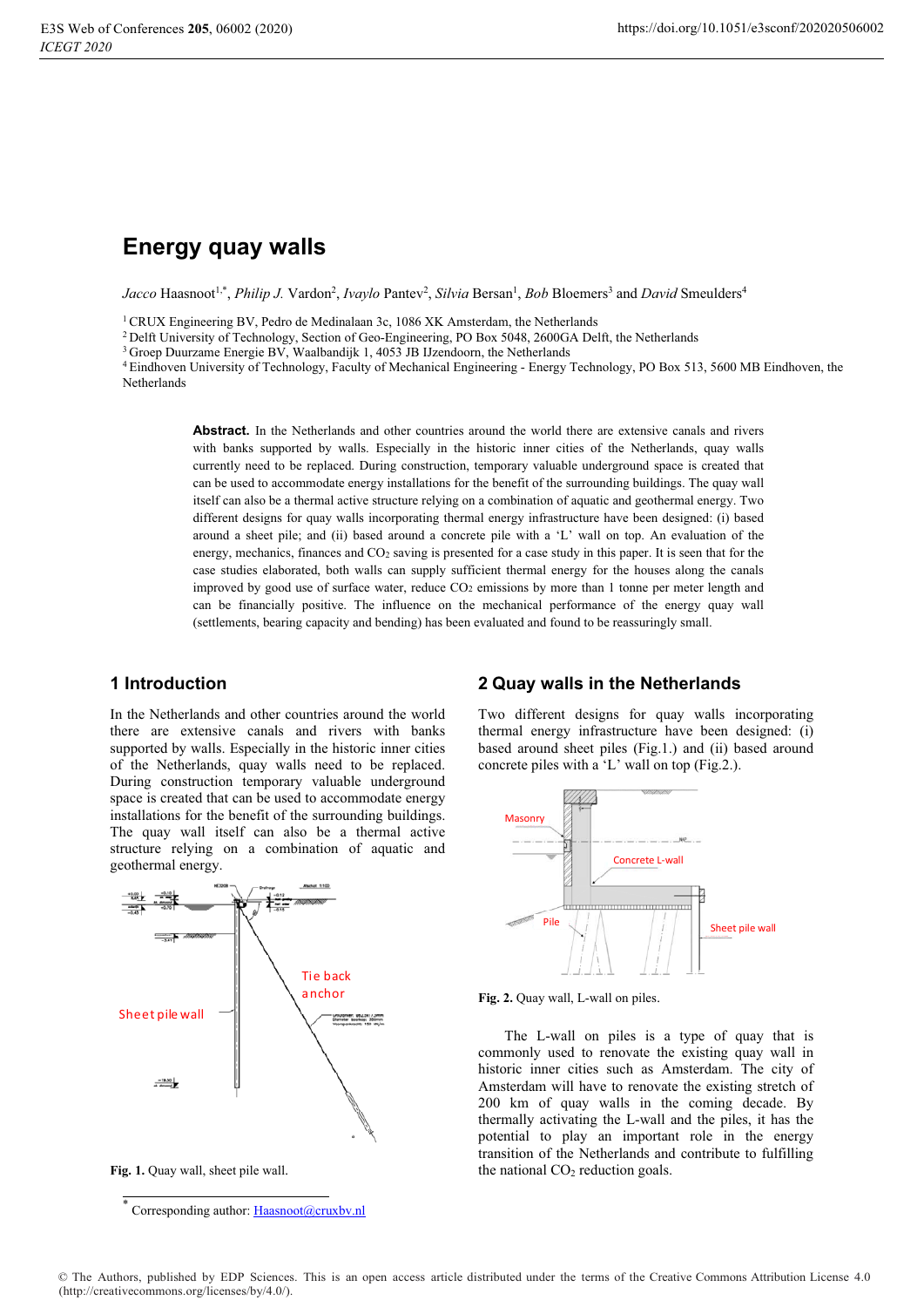Sheet pile walls are also applied in inner cities, but more abundantly along the larger canals and rivers throughout the country. Sheet pile walls can be thermally activated as shown in [1]. Sheet pile walls are often used in underground construction and as a quay wall and have a huge potential as a heat exchanger providing sustainable energy for nearby buildings.

# **3 Potential**

### 3.1. Definition Potential

Following the approach of [2], we make a distinction between theoretical, technical, economic and market potentials. In this analysis we initially confine ourselves to the theoretical potential that comprises the maximum amount of energy that can theoretically be generated without taking account of technical and societal constraints such as conversion losses, maintenance and safety. Competition with other uses such as exclusion of nature reserves and distance restrictions are included in this potential, as well as obvious limitations such as, for example, maximum acceptable cooling of surface waters by heat extraction.

Usable heat is extracted in summer when the surface water is sufficiently warm. In summer, however, there is often no demand for space heating for homes or nonresidential buildings. The heat extracted must therefore be stored until the demand for heat increases again in autumn or winter. For this purpose, a link with ground storage systems is obvious (heat and cold storage systems, thermally active sheet pile wall). Storage will inevitably involve losses, so the technical potential of surface water will be lower than the theoretical potential. These losses are generally known and can be reduced by system optimisation. Within the economic potential a trade-off is made from the investor's perspective where the cost-effectiveness of the technology is decisive. Finally, the market potential is that part of the economic potential that is expected to be realised under current legislation and regulations, possibly with the help of existing subsidy schemes.

#### 3.2 Theoretical Potential canals and rivers

The amount of heat that can be extracted from waterways under given conditions is the so-called heat extraction capacity ( $WOC$ ). This is expressed in  $J/s$ (Watt). The main component depends on the flow rate  $Q$  $[m<sup>3</sup>/s]$  of the waterway, the temperature reduction of the water  $T$  [ $^{\circ}$ C], and the volumetric heat capacity of the water  $c$  [J/m<sup>3</sup>/°C]:

$$
WOCQ = Q \times T \times c \tag{1}
$$

For example, the Rhine river at Lobith entering the Netherlands has a flow of 2000  $m^3/s$ , this could create an 8.4 GW thermal power station with only 1°C cooling of the water. This is more than a quarter of the total installed electrical power in the Netherlands and outlines the enormous theoretical potential of the waterways in the Netherlands. However, it would also mean that no heat can be extracted from stagnant waters  $(Q \text{ is zero})$ . This is unrealistic because water surfaces (both flowing and stationary) are also directly heated by the air (assuming that the temperature of the air is higher than that of the water) and radiation. There is therefore an additional heat extraction capacity WOCopp:

$$
VOCopp = h \times A \times T \tag{2}
$$

where h is the heat transfer coefficient [W/m<sup>2/o</sup>C], and A is the water surface. WOC is then the sum of WOCO and WOCopp. On the basis of the above formulas, Deltares and Stowa have made a distribution of the total heat extraction capacity for each calculation element of the National Water Model (stowa.omgevingswarmte.nl) based on the assumptions that

(i) heat cannot be extracted until the surface water temperature exceeds 15°C;

(ii) the water must not be cooled further than  $12^{\circ}$ C; and (iii) the water must not be cooled by more than  $6^{\circ}$ C. For example, if the water is 19°C, it may only be cooled to  $13^{\circ}C$ 

# 4 Thermal Active Sheet Pile wall

### 4.1 Introduction

The technical feasibility of an energy sheet pile wall is determined by its ability to generate and/or store energy. In order to understand the system properly and thus to be able to design it effectively in the future, a COMSOL® calculation model has been set up and various scenarios have been calculated. This paper summarises the main findings of these simulations.

#### 4.2 System description

The energy sheet pile wall consists of an incoming and outgoing pipe that can be installed on the soil side of any sheet pile wall. In the case of new sheet piling, this can be installed at the same time as the sheet piling is inserted. In the case of existing sheet piling, it is possible to install it retrospectively using a technique similar to the installation of tie back anchors. These pipes form a soil / water heat exchanger that can supply heat (or cold through passive cooling) to homes via a heat pump. The heat exchange with the environment then takes place over two different areas, one in contact with the canal water (free convection) and one below the base of the canal, in contact with the ground. The flow in the waterway provides convection that makes an important contribution to the efficiency of heat exchange between the heat exchanger and the water mass.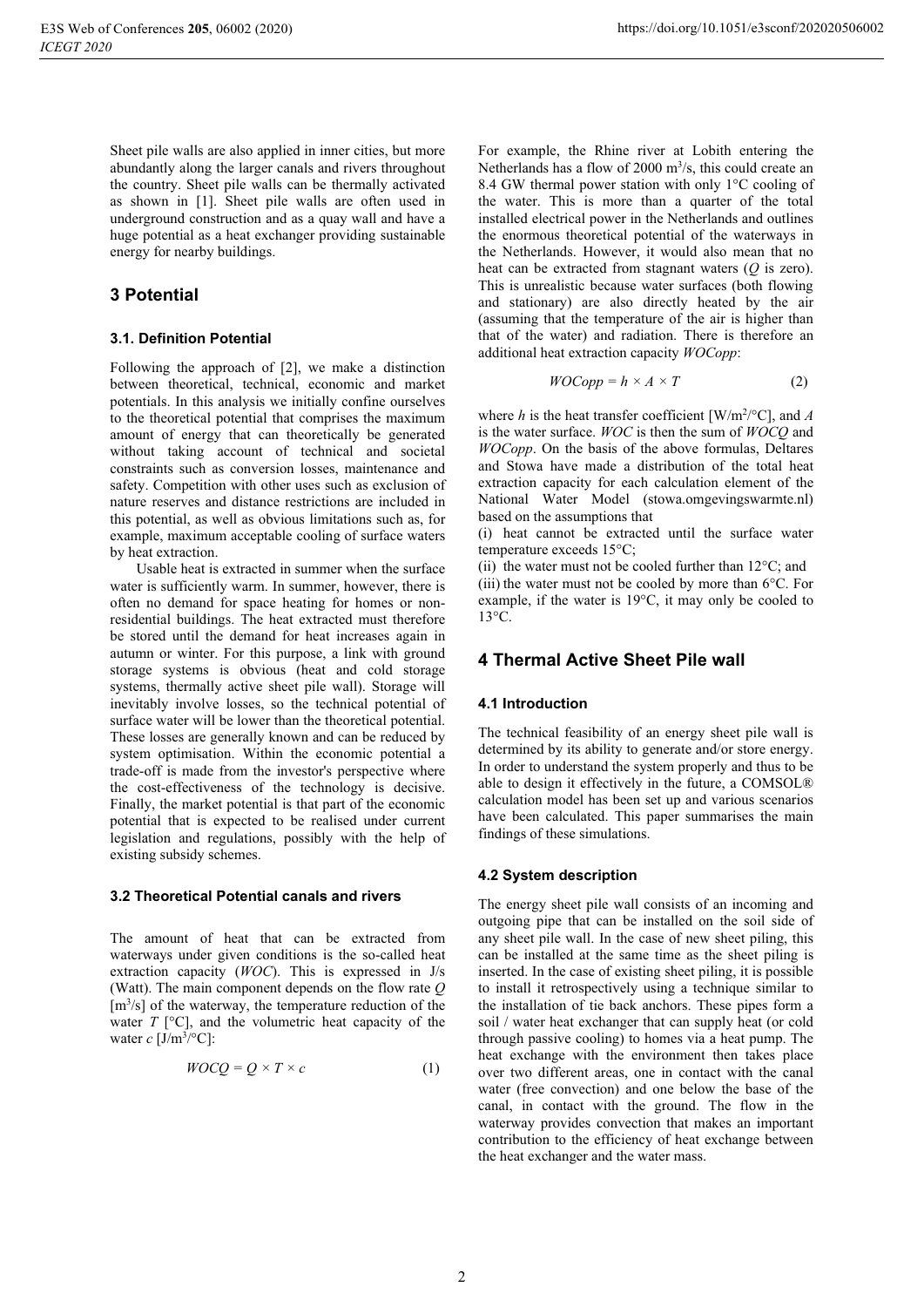

Fig 3. Water (NDSM Amsterdam) and air (Schiphol) measured and fitted temperature fluctuations in 2018

#### 4.3 Temperature data

Temperature measurements for canal water, ambient air and ground temperature are important for the reliability of numerical model results. These were not available for the exact area of interest, hence measurements that were recorded as close together as possible were used. The water temperature measurements collected at the NDSM Amsterdam (located in the IJ river) were available via the Rijkswaterstraat and were therefore used in the analysis. It is important to note that these are not direct measurements of the temperature in the waterways. The air temperatures recorded every 6 hours originate from the weather station at Schiphol Airport.

The measurements in Figure 3 show that the water temperature shows considerably less short-term fluctuations than the air. In addition, the average water temperature is generally higher than the average air temperature. The fitted sinusoidal trends (shown in Figure 3) are used in the analysis. Short-term temperature fluctuations can be critical to the peak power of the system, therefore they should be investigated at a detailed design stage. An additional requirement is a suitable model (for the design space and buildings) for predicting the heat demand based on the ambient temperature.

The soil temperature in the shallow subsoil is affected by fluctuations in the ambient air temperature. Measurements carried out using a thermal CPT test in 2018 have shown a relatively constant temperature below a depth of approx. 12 m, but local temperature measurements are necessary to quantify this for the study areas. The analyses presented here take into account the additional influence of a water body (channel) on the variation in soil temperature.

#### 4.4 Numerical modelling

Initial heat exchange models using COMSOL Multiphysics® have been carried out to estimate the heat exchange potential of the scenarios drawn up. An important question to be answered in the feasibility study concerns the achievable potential for heat extraction from water and soil for the different design solutions. Therefore, the preferred option is to capture the forced convection in the heating pipes. The COMSOL module "Heat exchange in pipes" was used for this purpose. The heat pipes are thus explicitly modelled in the model. The distance between the inlet and outlet pipes is 0.3 m, which is a common size for standard sheet piling. An impression of the model is given in Figure 4. Water in the waterway is mixed well (i.e. uniform temperature). This assumption is correct if there is sufficient flow. In essence, the waterway functions as a heat source with an infinite capacity.



Fig 4. Impression of the calculation model

#### **4.5 Scenarios**

Two scenarios have been defined for the evaluation of the heat exchange potential. These include different modes of operation of the heat exchanger system and are shown in Table 1. Scenario A can be considered as the worst case solution, extracting heat from the subsurface and leaving recovery to natural processes. This may lead to a further reduction in energy vield. Scenario B, on the other hand, considers the "best solution", where the heat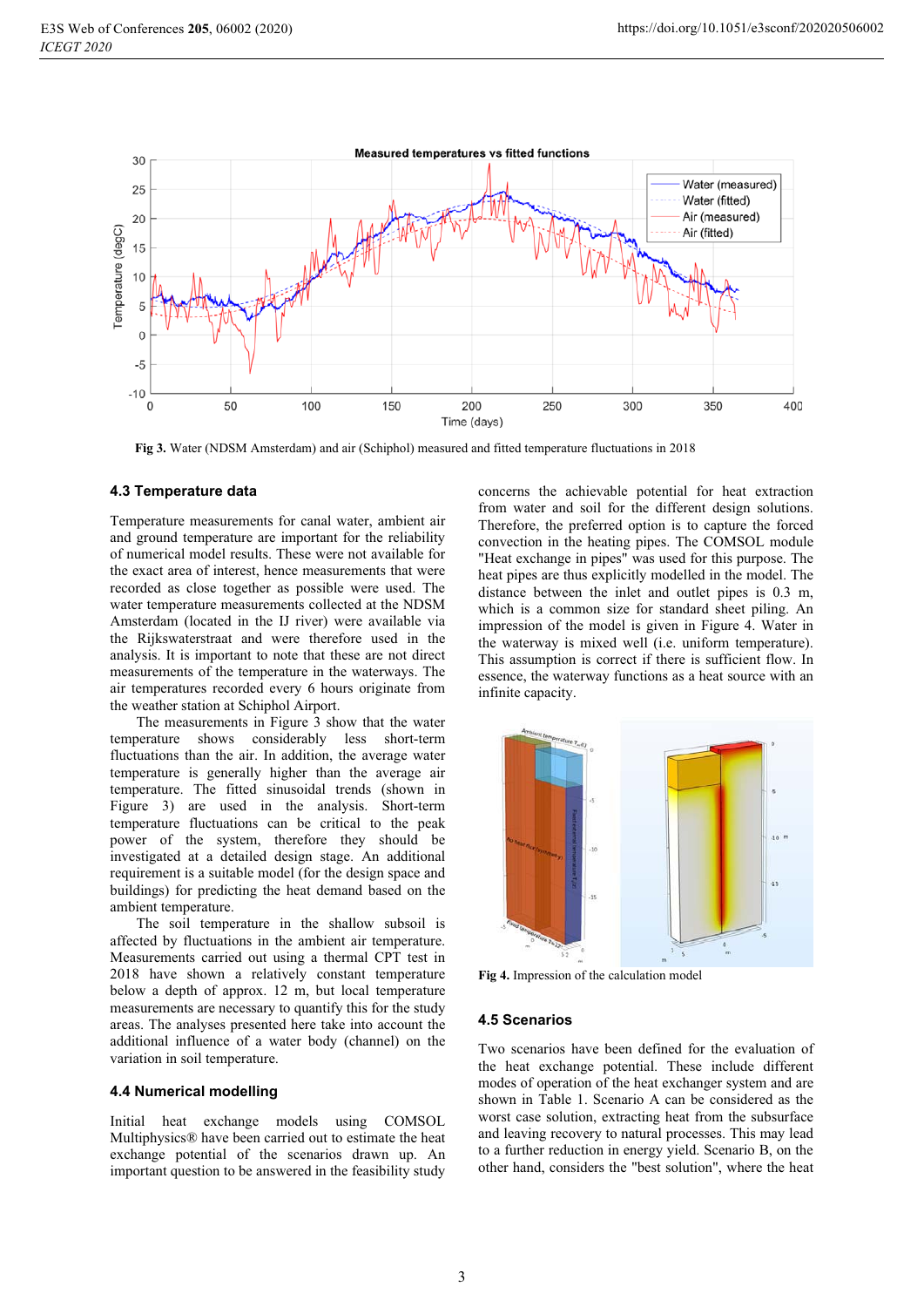extracted is actively recovered during the summer period from the canal water.

| Scenario      | Period                 | Conditions                                             |
|---------------|------------------------|--------------------------------------------------------|
| Scenario<br>A | $15 Nov -$<br>15 Mar   | Heat extraction from the soil                          |
|               | $15$ Mar $-$<br>15 Nov | Natural recovery (no flow in<br>heat exchangers tubes) |
| Scenario<br>в | $15 Nov -$<br>15 Mar   | Heat extraction from the soil                          |
|               | $15$ Mar $-$<br>15 Nov | Recovery through heat<br>extraction from the canal     |

Table 1. Scenario's.

#### 4.6 Results

As can be expected, Scenario A leads to an exhaustion of the soil heat (i.e. annual lowering of temperature) due to constant heat extraction during the heating season. In order to design a sustainable system, a possibility of forced recovery must be possible by means of heat supply and storage.

Scenario B looks at pumping the fluid through the heat exchangers in the out-of-season period in order to use the canal temperature to recover the temperature in the subsurface. The soil temperature can recover above the initial level, indicating energy storage (Figure 5). In a detailed design situation, the peak demand needs to be further investigated, requiring a short term model to cope with daily fluctuations in air, soil and water temperature.

### 5. L-wall on Energy Piles

The example L-wall solution includes three rows of raking piles. The middle row rakes in the opposite direction, away from the canal. In the example piles are inclined at a ratio of 5:1 (Figure 6). A model including all the piles along one side of the canal was not deemed feasible to execute, hence a unit of symmetry was defined. This includes two piles of from the extreme rows as well as two halves of middle-row piles. The pattern is repeated along the length of the canal. Furthermore, all tubes are connected together to form a single loop and maximise the active length for heat exchange.

A pile length of 19m was considered, with two Utubes per pile and a shank spacing of 0.12m. It should be noted that the number of tubes per pile can be altered depending on the diameter of the piles. Two U-tubes were considered appropriate for piles with diameter  $0.3 -$ 0.4m. The pattern is repeated along the length of the canal. Furthermore, all tubes in the model were connected together to form a single loop and maximise the active length for heat exchange. The scenario's as described in Table 1 were also calculated for the L-wall on energy piles.



Fig 5. Soil temperature for an energy sheet pile wall in Scenario B for the period of 2 years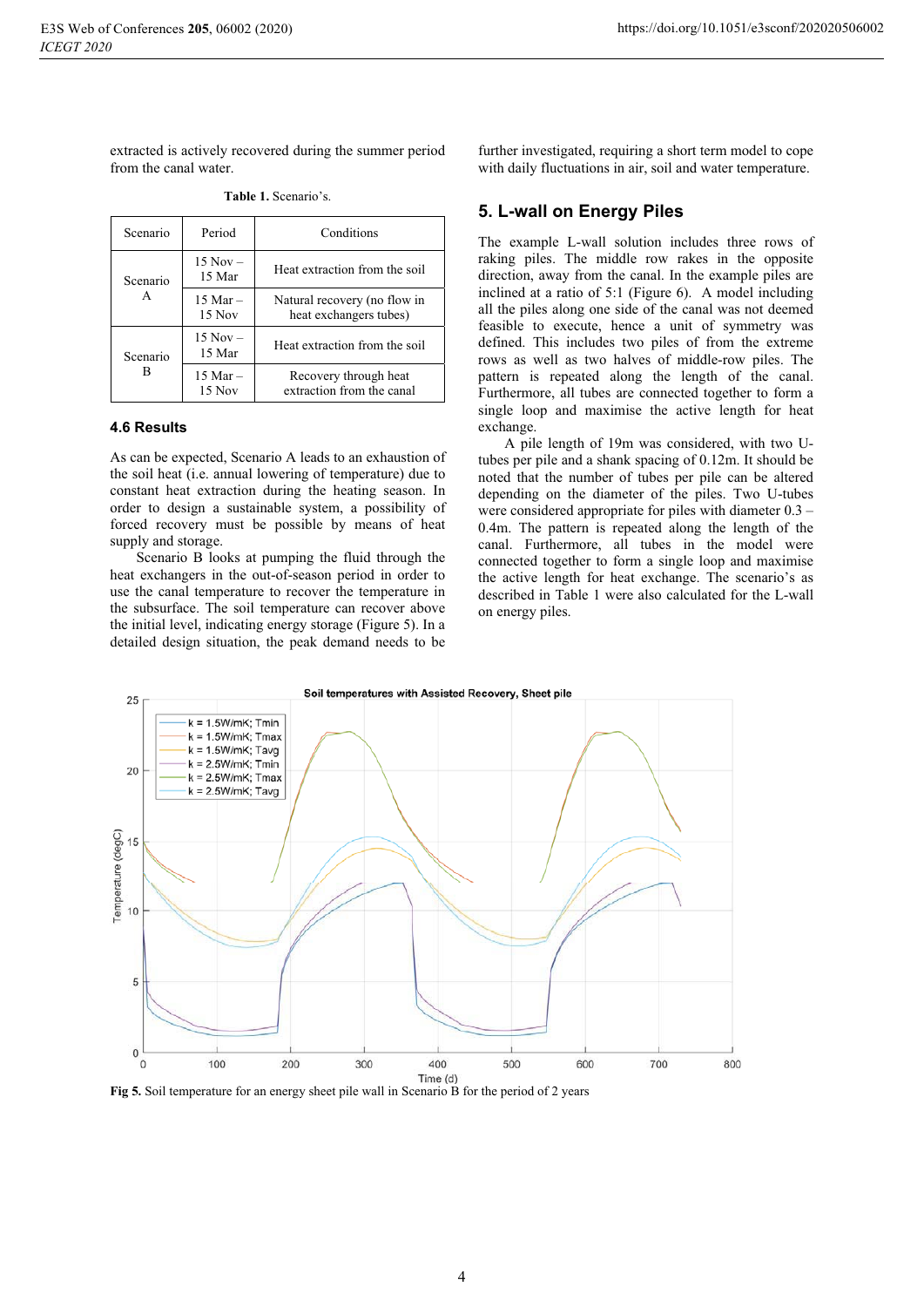

Fig 6. Unit of symmetry for the Comsol Model.

# **6 Performance**

The calculations show that amount of annual energy that can be delivered by both systems is in the order of 2000 kWh/m (running meter quay wall). The calculations show that for the calculated cases the sheet pile wall performs about 10% better than the L-wall on energy piles. It should be noted that the performance of the heating (or cooling) systems often is governed by the power of the heating system for the extreme heating or cooling periods throughout the year.

# **7. Geotechnical Risks**

### 7.1 Mechanism

The geotechnical risks are considered to be low and can be attributed to the following mechanisms:

- (i) thermal expansion or contraction of the soil; and
- (ii) thermal expansion or contraction of the pile or sheet pile.

Both the soil and the pile expand when heated and contract when cooled. The expansion and contraction is cyclic: the soil expands in summer and contracts in winter. In the upper meters of soil, this already occurs naturally in response to variations in outside temperature and canal temperature. The heat exchanger will also introduce this phenomenon into the deeper soil layers. While short term thermal changes will occur, the majority of the heat exchange is annual and therefore this is the dominant cycle.

Shrinkage of the soil can be elastic (recoverable) or plastic, the latter case is called thermal consolidation. Thermal consolidation will typically occur in soft, unconsolidated soils or at low soil stresses (shallow soil layers). Thermal consolidation occurs when the temperature varies relatively quickly. Therefore, the mechanism will only be able to act in a limited area around the pile/ sheet pile wall. Through consolidation, the soil becomes denser and stronger and deformations decrease over time. In the case of pile foundations, the heat exchanger is embedded in the concrete. The temperature in the soil then varies less quickly and thermal consolidation is less likely.

## 7.2 Effects of settlement/heave

If the soil next to the piles settles more than the sheet piles themselves, negative skin friction develops, which then leads to limited settlement of the structural element. Modern piles and sheet pile constructions are designed in such a way that there is sufficient bearing capacity to absorb the negative skin friction, even when the sheet pile itself must be able to take a vertical load from the superstructure or anchoring. Thermal expansion and shrinkage of the sheet pile wall/pile itself is elastic. In tests it has been observed that cyclic thermal deformations, due to interaction with the soil, lead to settlements in pile foundations that accumulate over the years (ratcheting). This occurs in particular when piles are loaded vertically by a high load close to the loadbearing capacity. It is expected that new piles designed in accordance with the Eurocode will have a sufficient margin between the load and bearing capacity. Settling of the soil behind a sheet pile wall and of the sheet pile wall itself can lead to (limited) subsidence of the ground level behind the sheet pile wall, as is currently the case due to deflection of the sheet pile wall. Initial calculations show that the contribution of the thermal activation of the sheet pile wall on this settling will be within the bandwidth of common ground level settlements. Thermal expansion of the sheet piling is prevented at the tip. This can cause slight bending within the steel profile. However, the extent of the temperature variation falls within the values of a normal quay construction



Fig 7. Diagram of two types of energy quay walls with indication of the thermal - hydro - mechanical processes that can have a positive or negative influence on the construction, left the energy quay wall, right the energy quay wall

### 7.3 Effects of deformation in the horizontal direction

Expansion or contraction of the soil next to a sheet pile wall can also lead to a variation in the active and passive soil pressure. This can - theoretically - lead to an increase in the bending moment and a reduction in stability. In the lower part of the sheet pile wall the soil